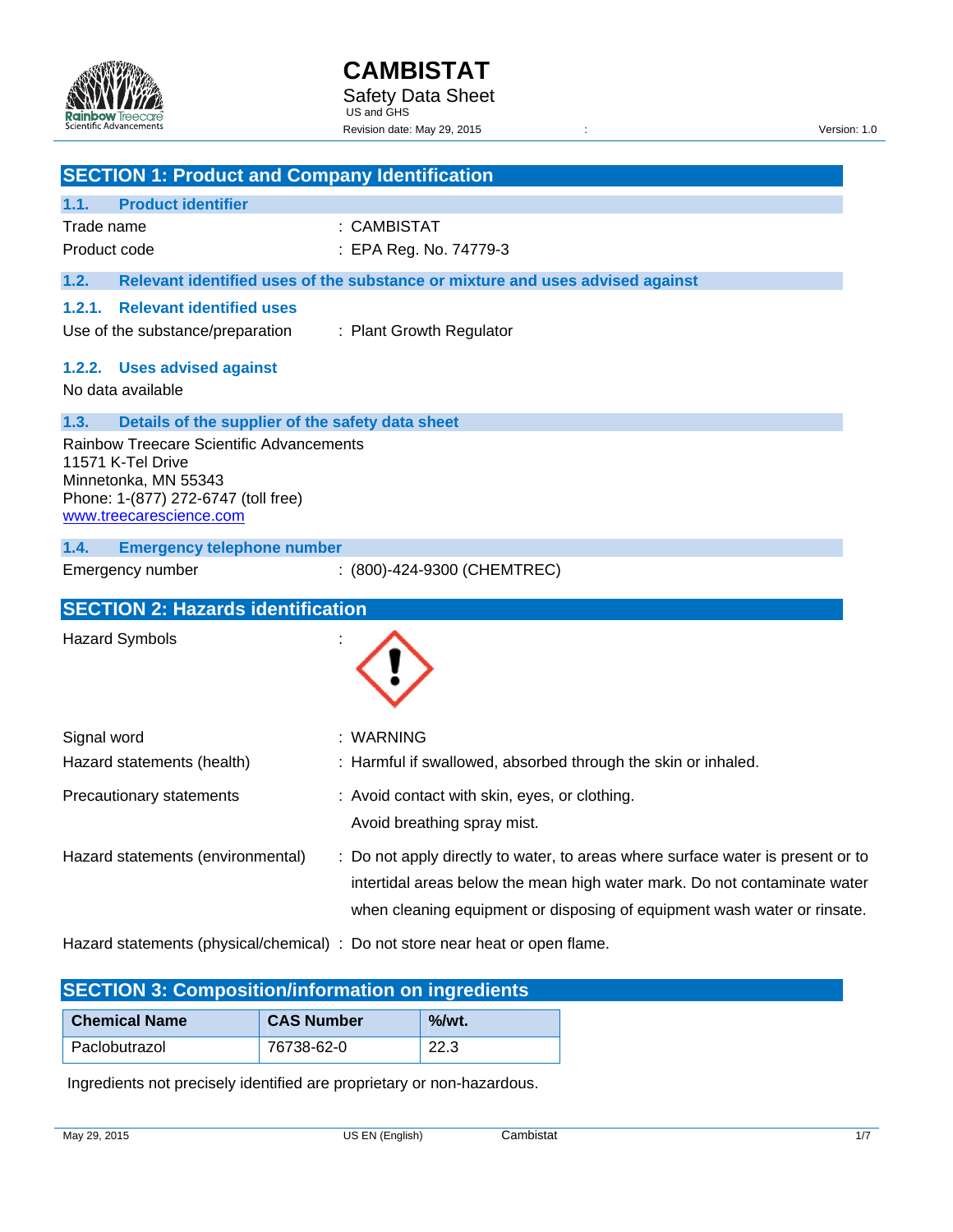

### **SECTION 4: First aid measures**

| 4.1.<br><b>Description of first aid measures</b> |                                                                                                                                                                                                                                                                                              |
|--------------------------------------------------|----------------------------------------------------------------------------------------------------------------------------------------------------------------------------------------------------------------------------------------------------------------------------------------------|
| <b>IF SWALLOWED</b>                              | : Call physician or Poison Control Center immediately for treatment advice.<br>Have the person sip a glass of water if able to swallow. Do not induce<br>vomiting unless told to do so by a Poison Control Center or a physician. Do<br>not give anything by mouth to an unconscious person. |
| <b>IF INHALED</b>                                | : Move to fresh air. If person is not breathing, call 911 or an ambulance, then<br>give artificial respiration, preferably mouth-to-mouth, if possible. Call a poison<br>control center or doctor for treatment advice.                                                                      |
| IF ON SKIN OR CLOTHING                           | : Take off contaminated clothing. Rinse skin immediately with plenty of water<br>for 15-20 minutes. Call a poison control center or physician for treatment<br>advice.                                                                                                                       |
| <b>IF IN EYES</b>                                | : Hold eye open and rinse slowly and gently with water for 15-20 minutes.<br>Remove contact lenses, if present, after the first 5 minutes, then continue<br>rinsing eye. Call poison control center or doctor for treatment advice.                                                          |

Have the product container or label with you when calling a poison control center or doctor or going for treatment. You may also contact the National Poison Control Hotline at 1-800-222-1222 for emergency medical treatment information 24 hours a day, seven days a week.

|      | <b>SECTION 5: Firefighting measures</b>               |                                                                                                                                                                                                                                                                                                                                                                                                                                                                                            |
|------|-------------------------------------------------------|--------------------------------------------------------------------------------------------------------------------------------------------------------------------------------------------------------------------------------------------------------------------------------------------------------------------------------------------------------------------------------------------------------------------------------------------------------------------------------------------|
| 5.1. | <b>Extinguishing media</b>                            |                                                                                                                                                                                                                                                                                                                                                                                                                                                                                            |
|      | Suitable extinguishing media                          | : Dry chemical, foam, or $CO2$ extinguishing media.                                                                                                                                                                                                                                                                                                                                                                                                                                        |
| 5.2. | Special hazards arising from the substance or mixture |                                                                                                                                                                                                                                                                                                                                                                                                                                                                                            |
|      | Specific Hazards                                      | : This product will burn with flames if ignited. This product has a minimum<br>ignition energy between 100 and 300 millijoules. Mechanical sparks, open<br>flames, and certain hot surfaces can serve as ignition sources for this<br>material. Eliminate the presence of mechanical sparks and other ignition<br>sources where dust clouds of this material could form. During a fire, irritating<br>and possibly toxic gases may be generated by thermal decomposition or<br>combustion. |
| 5.3. | <b>Advice for firefighters</b>                        |                                                                                                                                                                                                                                                                                                                                                                                                                                                                                            |
|      | <b>Protective Equipment</b>                           | : Wear full protective clothing and self-contained breathing apparatus with full<br>facepiece.                                                                                                                                                                                                                                                                                                                                                                                             |

## **SECTION 6: Accidental release measures**

**6.1. Personal precautions, protective equipment and emergency procedures** 

Personal precautions: Refer to **Section 8 "Exposure controls/personal protection"**

#### **6.2. Environmental precautions**

This material should be prevented from contaminating soil or from entering sewage and drainage systems and bodies of water.

#### **6.3. Methods and materials for cleaning up**

Control the spill at its source. Contain the spill to prevent from spreading or contaminating soil, or from entering sewage and drainage systems or any body of water. Clean up spills immediately, observing precautions outlined in section 8. Cover entire spill with absorbing material and place into compatible disposal container. Scrub area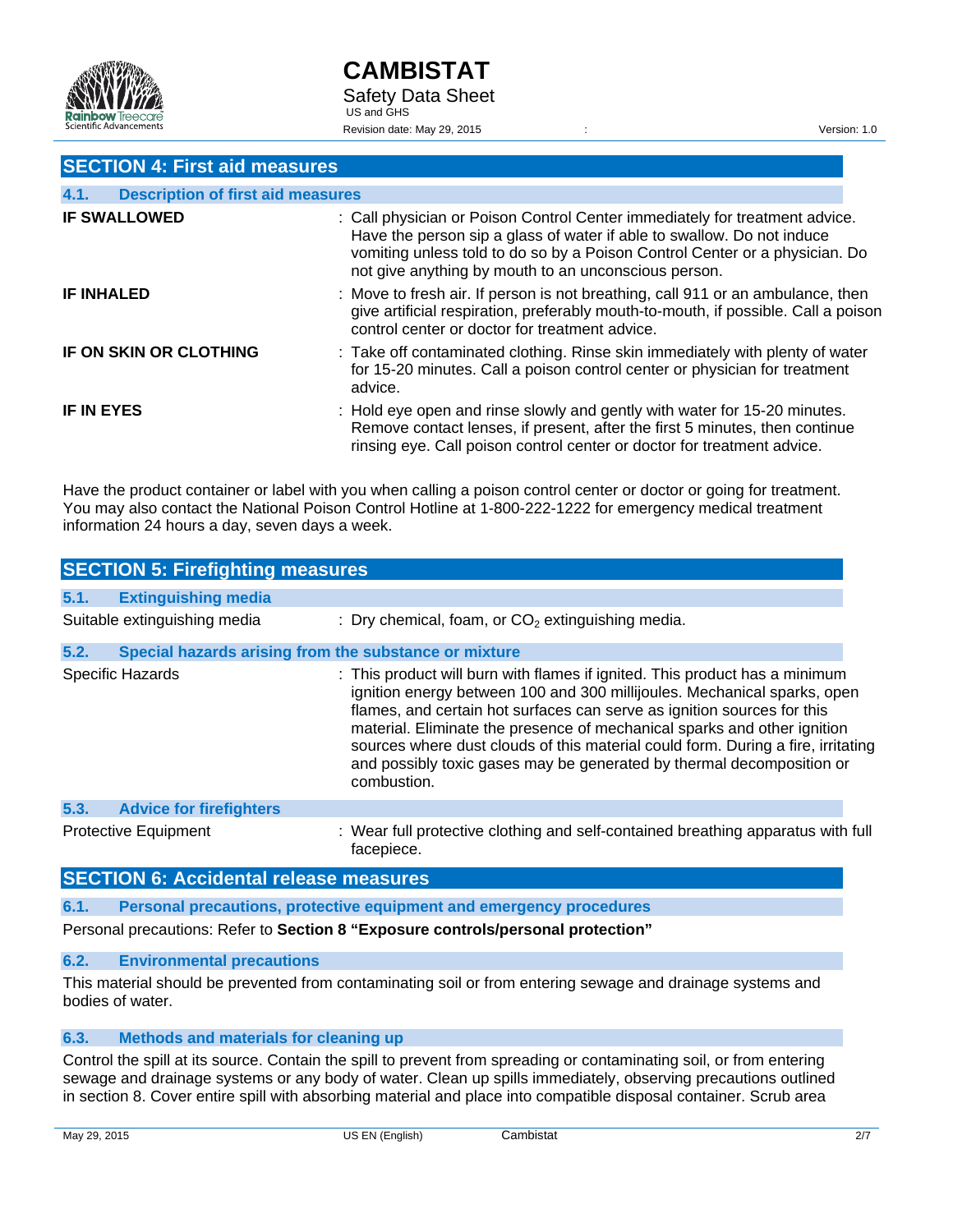

with hard water detergent (e.g. commercial products such as Tide, Joy, Spic and Span). Pick up wash liquid with additional absorbent and place into compatible storage container. Once all material is cleaned up and placed in a disposal container, seal the container and arrange for disposition. This material should be prevented from contaminating soil or from entering sewage and drainage systems and bodies of water.

# **SECTION 7: Handling and storage**

KEEP OUT OF REACH OF CHILDREN!

| 7.1. | <b>Precautions for safe handling</b> |                                                                                                                                                                                                                                                                                                               |
|------|--------------------------------------|---------------------------------------------------------------------------------------------------------------------------------------------------------------------------------------------------------------------------------------------------------------------------------------------------------------|
|      | Precautions for safe handling        | : Use in a well-ventilated area.                                                                                                                                                                                                                                                                              |
| 7.2. |                                      | Conditions for safe storage, including any incompatibilities                                                                                                                                                                                                                                                  |
|      | Storage conditions                   | : Do not contaminate water, food or feed by storage or disposal. Keep<br>container closed when not in use. Do not store near food or feed. Protect<br>from freezing. In case of spill or leak on floor or paved surfaces, soak up with<br>sand, earth, or synthetic absorbent. Remove to chemical waste area. |

# **SECTION 8: Exposure controls/personal protection**

#### **8.1. Personal protective equipment**

| Exposure Limit: |            |
|-----------------|------------|
| OSHA PEL:       | Not Listed |
| ACIGH TLV:      | Not Listed |

### **Individual protection measures:**

Wash thoroughly with soap and water after handling and before eating, drinking, chewing gum, using tobacco, or using the toilet. Wear long sleeved shirt and long pants, socks, shoes, and gloves. Remove and wash contaminated clothing before reuse.

Do not apply this product in a way that will contact workers or other persons, either directly or through drift. Only protected handlers may be in the area during application. For any requirements specific to your State or Tribe, consult the state or tribal agency responsible for pesticide regulation.

EYE PROTECTION – Use chemical splash goggles. Facilities storing or utilizing this material should be equipped with an eyewash facility and a safety shower.

CLOTHING – Wear chemical-resistant (such as nitrile or butyl) gloves, coveralls, socks and chemical-resistant footwear. For overhead exposure, wear chemical-resistant headgear.

GLOVES – Wear chemical-resistant gloves, such as barrier laminate, butyl rubber, nitrile rubber, neoprene rubber, natural rubber, polyvinyl chloride (PVC), viton.

RESPIRATOR – A respirator is not normally required when handling this substance. Use effective engineering controls to comply with the occupational exposure limits.

Discard clothing and other absorbent materials that have been heavily contaminated with this product. Do not reuse them. Follow manufacturer's instructions for cleaning and maintaining PPE. If no such instructions for washables, use detergent and hot water. Keep and wash PPE separately from other laundry. Use a selfcontained breathing apparatus in cases of emergency spills, when exposure levels are unknown, or under circumstances where air-purifying respirators may not provide adequate protection. In case of emergency spills, use a NIOSH approved respirator with any N, R, P or HE filter.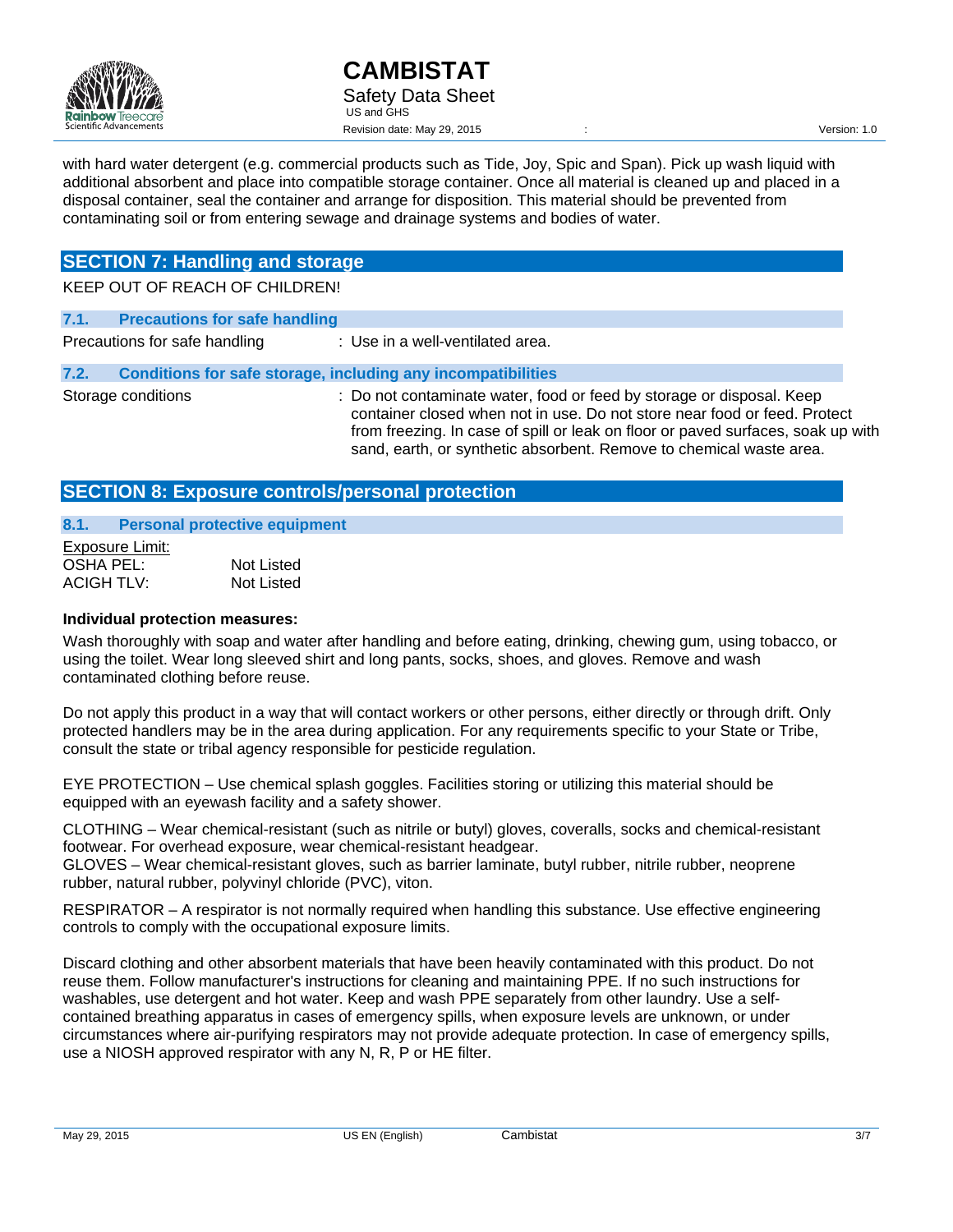

#### **8.2. Exposure controls**

Engineering Controls: No applicable information available.

| <b>SECTION 9: Physical and chemical properties</b>            |                                                    |  |
|---------------------------------------------------------------|----------------------------------------------------|--|
| Information on basic physical and chemical properties<br>9.1. |                                                    |  |
| Appearance                                                    | : Off-white/beige liquid                           |  |
| Odor                                                          | : No data available                                |  |
| Odor threshold                                                | : No data available                                |  |
| рH                                                            | : No data available                                |  |
| Melting/freezing point                                        | : No data available                                |  |
| Boiling point                                                 | : Approx. 212 $\degree$ F                          |  |
| Flash point                                                   | : Does not flash                                   |  |
| Flammability                                                  | : No data available                                |  |
| <b>Explosive properties</b>                                   | : No data available                                |  |
| Vapor pressure                                                | : Paclobutrazol: 7.5 x 10(-9) mmHg @ 68 °F (20 °C) |  |
| Vapor density                                                 | : No data available                                |  |
| Relative density                                              | : $1.09$ g/ml                                      |  |
| Solubility(ies)                                               | : Water: 26 mb/l @ 20 $\degree$ C                  |  |
|                                                               | Fat: No applicable information available           |  |
| Partition coefficient                                         | : No data available                                |  |
| Auto-ignition temperature                                     | : No data available                                |  |
| Decomposition temperature                                     | : No data available                                |  |
| Viscosity                                                     | : No data available                                |  |

### **9.2. Other information**

No additional information available

# **SECTION 10: Stability and reactivity**

### **10.1. Reactivity**

No applicable information available

#### **10.2. Chemical stability**

Stable under standard conditions.

### **10.3. Possibility of hazardous reactions**

No applicable information available

#### **10.4. Conditions to avoid**

None known

#### **10.5. Incompatible materials**

Oxidizing agents (e.g. chlorates, nitrates)

### **10.6. Hazardous decomposition products**

Can decompose at high temperatures forming toxic gas.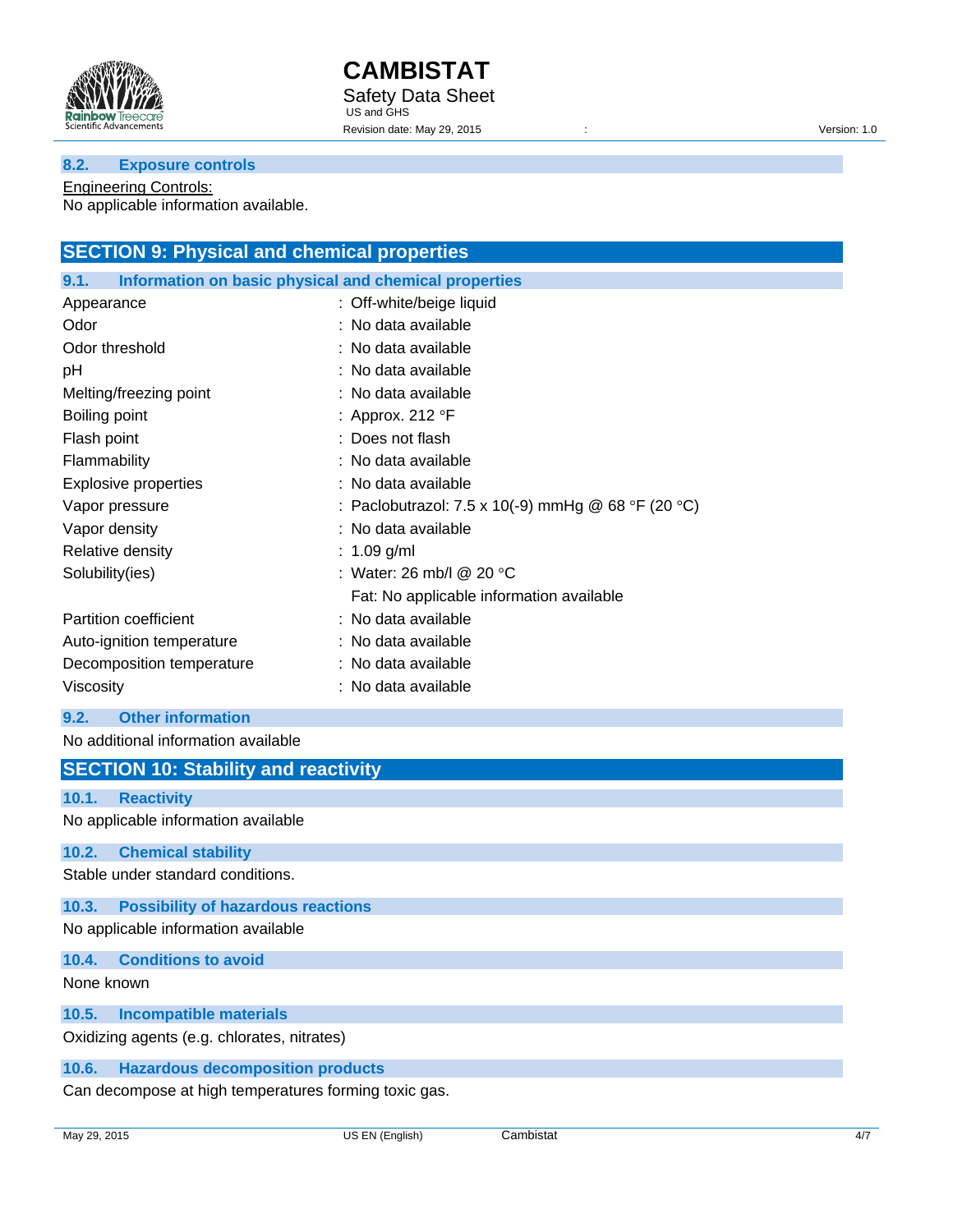

# **SECTION 11: Toxicological information**

### **11.1. Information on toxicological effects**

Based on an evaluation of the ingredients and/or similar products.

| Oral<br>LD50 rat<br>>2000 mg/kg body weight<br>>250 mg/M $3$ air<br>Inhalation<br>LC50 rat<br>LD50 rat<br>>2000 mg/kg body weight<br>Dermal |
|---------------------------------------------------------------------------------------------------------------------------------------------|
|                                                                                                                                             |
|                                                                                                                                             |
|                                                                                                                                             |
| Irritation                                                                                                                                  |
| Eye Contact<br>Rabbit<br>Slightly irritating                                                                                                |
| <b>Skin Contact</b><br>Non-irritating<br>Rabbit                                                                                             |
| No applicable information available<br>Respiratory tract                                                                                    |
| Not a sensitizer<br>Sensitization<br>unknown                                                                                                |

| Carcinogenicity              | : No evidence of carcinogenicity in 2-year rodent studies.                                                                                                                                                                                                                                                                                                       |
|------------------------------|------------------------------------------------------------------------------------------------------------------------------------------------------------------------------------------------------------------------------------------------------------------------------------------------------------------------------------------------------------------|
| Mutagenicity                 | : No applicable information available.                                                                                                                                                                                                                                                                                                                           |
| <b>Reproductive Toxicity</b> | : Dose-related increase in minor skeletal defects and evidence of fetotoxicity<br>in rat studies (urogenital defects). No adverse effects seen on reproductive<br>parameters or reproductive organs in a 2-generational rat study. Liver effects<br>were noted at the highest dose level in the FO females and male and female<br>offspring (active ingredient). |
| <b>Chronic Toxicity</b>      | : Evidence of liver toxicity in repeat dose rodent studies at high dose levels.<br>(1250 ppm, 90 day and 2 year tests). No effects noted in rabbit studies.                                                                                                                                                                                                      |
|                              | No adverse health effects are expected in humans at airborne levels below<br>the occupational exposure limit.                                                                                                                                                                                                                                                    |
| NTP/IARC/OSHA listing(s)     | : No applicable information available.                                                                                                                                                                                                                                                                                                                           |

| NTP/IARC/OSHA IISting(S)                 | : No applicable information available. |
|------------------------------------------|----------------------------------------|
| <b>SETION 12: Ecological information</b> |                                        |
| 12.1. Toxicity                           |                                        |

## **ECOTOXICITY:**

| Fish: $LC_{50}$                | $: 23.6$ ppm    |
|--------------------------------|-----------------|
| Daphnia: $EC_{50}$             | $: 33.2$ ppm    |
| Bird (8-day dietary - Bobwhite |                 |
| Quail): $LC_{50}$              | $: >20,000$ ppm |
| Bees: $LC_{50}$                | $:$ >50 ug/bee  |

# **12.2. Persistence and degradability**

No applicable information available.

## **12.3. Bioaccumulative potential**

Soil DT50 0.5-1.0 y in general; in calcareous clay loam (pH 8.8, 14% o.m.), DT50<42 d.; in course sandy loam (pH 6.8, 4% o.m.), DT50>140 d. Stable in water. Mixes in water (after 24 h).

## **12.4. Mobility in soil**

No applicable information available.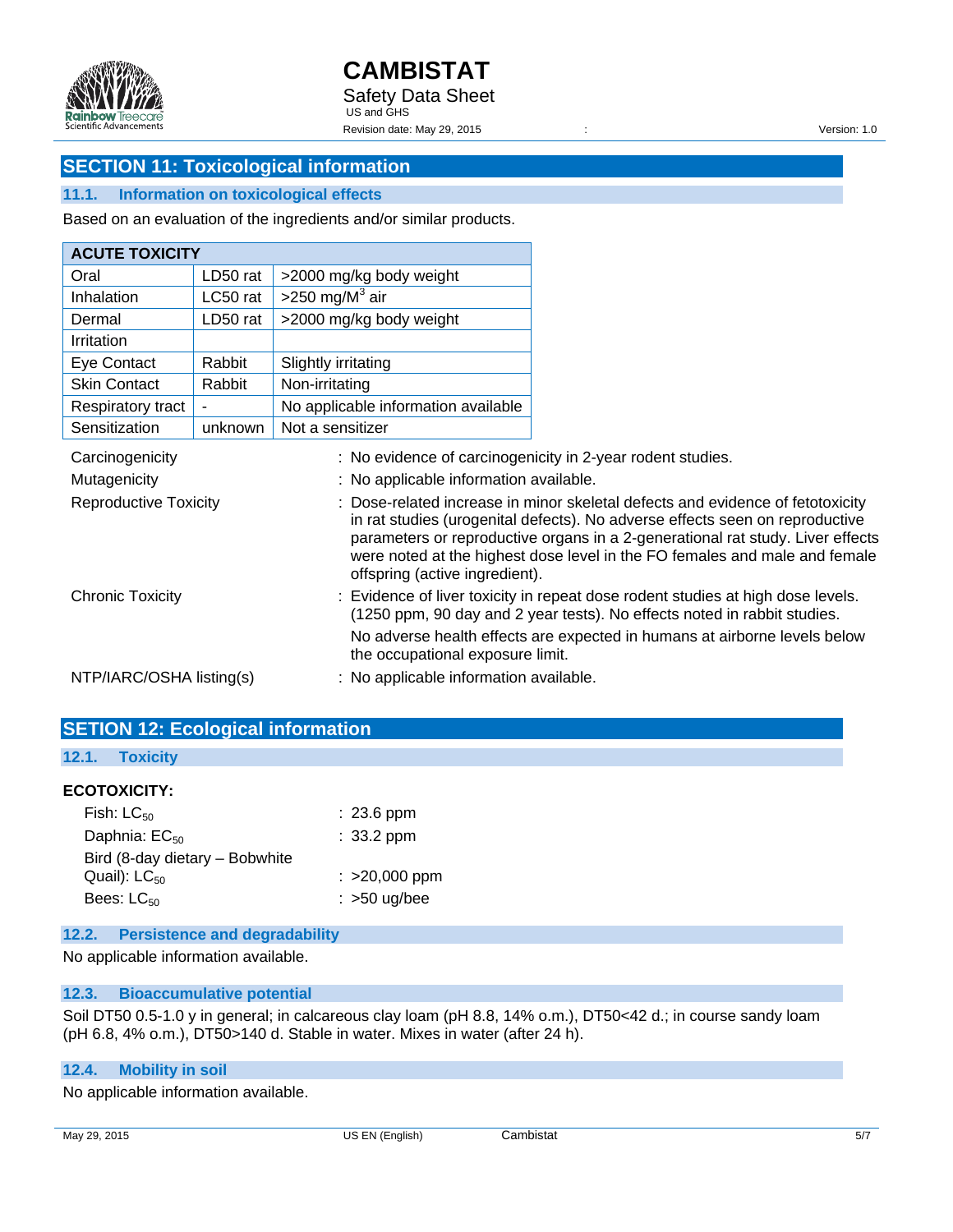

# **SECTION 13: Disposal considerations**

### **13.1. Waste treatment methods**

Pesticide disposal:

Do not contaminate water, food or feed by storage or disposal. Open dumping is prohibited. Do not reuse empty container.

Pesticide wastes are toxic. Improper disposal of excess pesticide, spray mixture, or rinsate is a violation of Federal law. If these cannot be disposed of by use according to label instructions, contact your state pesticide or environmental control agency, or the hazardous waste representative at the nearest EPA regional office for guidance.

#### Container disposal:

**Less than or equal to 5 gallons:** Non-refillable container. Do not reuse this container to hold materials other than pesticides or dilute pesticides (rinsate). After emptying and cleaning, it may be allowable to temporarily hold rinsate or other pesticide-related materials in the container. Contact your state regulatory agency to determine allowable practices in your state. Triple rinse container (or equivalent) promptly after emptying. Triple rinse as follows: Empty the remaining contents into the application equipment or a mix tank and drain for 10 seconds after the flow begins to drip. Fill the container ¼ full with water and recap. Shake for 10 seconds. Pour rinsate into application equipment or a mix tank or store rinsate for later use or disposal. Drain for 10 seconds after the flow begins to drip. Repeat this procedure two more times. Then offer for recycling, if available, or puncture and dispose of in a sanitary landfill, or by incineration. Do not burn unless allowed by state and local ordinances.

**Over 5 gallons:** Non-refillable container. Do not reuse this container to hold materials other than pesticides or dilute pesticides (rinsate). After emptying and cleaning, it may be allowable to temporarily hold rinsate or other pesticiderelated materials in the container. Contact your state regulatory agency to determine allowable practices in your state. Triple rinse container (or equivalent) promptly after emptying. Triple rinse as follows: Empty the remaining contents into the application equipment or a mix tank. Fill the container ¼ full with water. Replace and tighten closures. Tip container on its side and roll it back and forth, ensuring at least one complete revolution, for 30 seconds. Stand the container on its end and tip it back and forth several times. Empty the rinsate into application equipment or a mix tank or store rinsate for later use or disposal. Repeat this procedure two more times. Then offer for recycling, if available, or puncture and dispose of in a sanitary landfill, or by incineration. Do not burn unless allowed by state and local ordinances.

# **SECTION 14: Transport information**

| UN number                | $:$ Not applicable                              |
|--------------------------|-------------------------------------------------|
| Proper shipping name     | : Plant growth inhibitor, modified or regulator |
| <b>Class</b>             | : Not applicable                                |
| Packaging group          | $:$ Not applicable                              |
| <b>NMFC number/class</b> | : 101685/65                                     |
| <b>Marine pollutant</b>  | : Not applicable                                |

### **SECTION 15: Regulatory information**

This chemical is a pesticide product registered by the Environmental Protection Agency and is subject to certain labeling requirements under federal pesticide law. These requirements differ from the classification criteria and hazard information required for safety data sheets, and for workplace labels of non-pesticide chemicals. Following is the hazard information as required on the pesticide label.